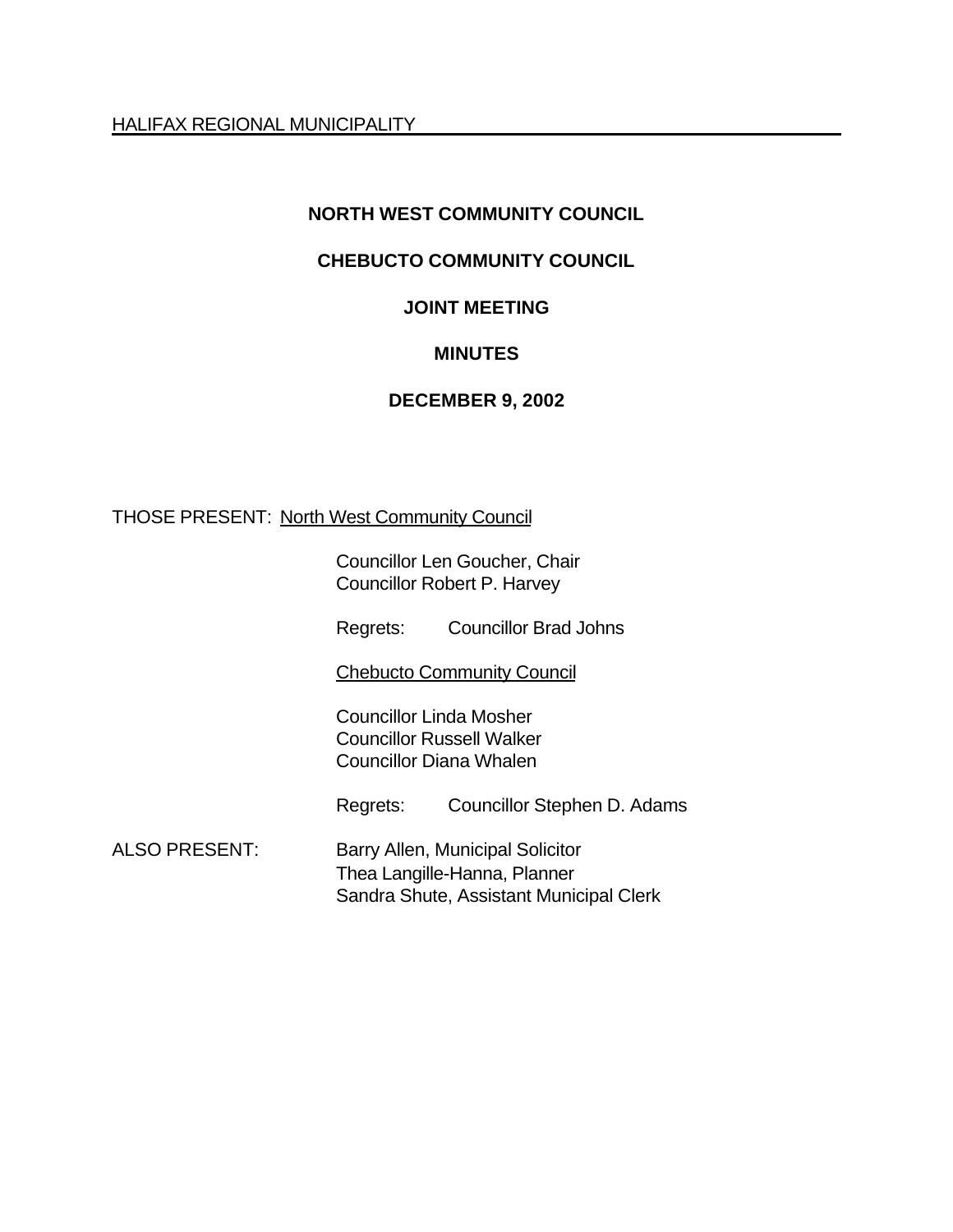#### 1. **CALL TO ORDER**

The meeting was called to order by Councillor Goucher, Chair for this meeting, at 7:00 p.m. in the Basinview Drive Elementary School, Bedford.

#### 2. **PUBLIC HEARINGS**

# 2.1 **Case 00492 - Development Agreement Application for Neighbourhood A and C of the Wentworth/Bedford South Master Plan Area, Bedford**

A Supplementary Report dated November 25, 2002 was before the Community Councils. Thea Langille-Hanna, Planner provided an overview of the report. Included in her presentation was the following information:

- Analysis and evaluation of the Policies as outlined in the Staff Report dated November 8, 2002.
- Bedford Waters Advisory Committee provided positive recommendation of the development on October 9, 2002.
- As well as single unit dwellings, townhouses and multi unit dwellings, there would be two commercial sites, parkland and open space.
- The proposal for residential meets the Municipal Planning Strategy policies based on staff's review and evaluation. There are adequate community facilities being provided, sidewalks and walkways to facilitate and foster a sense of community and integration. There is natural vegetation being retained around the multi-unit dwellings and the Old Coach Road.
- There are two commercial sites of approximately one acre in size each in Neighbourhood A. The commercial buildings are limited to a maximum footprint of 10,000 sq. ft., three stories in height and uses are restricted to those permitted in the Commercial General Business Zone of the Bedford Municipal Planning Strategy and Land Use By-law.
- With respect to Neighbourhood C, proposed lots along Crosby Street cannot be developed unless municipal services are provided to the extension portion of Crosby Street.
- Parkland consists of three neighbourhood parks, a major trail development at Old Coach Road and walkway connections.
- In exchange for not constructing sidewalks on specific streets, the developer has agreed to construct a trail along Old Coach Road plus provide additional parkland development.
- How the Stormwater Management Plan addresses policy criteria.
- With regard to municipal services, phasing requirements are necessary to deal with capacity in the Mill Cove Treatment Plant and the capacity of the Bedford Highway.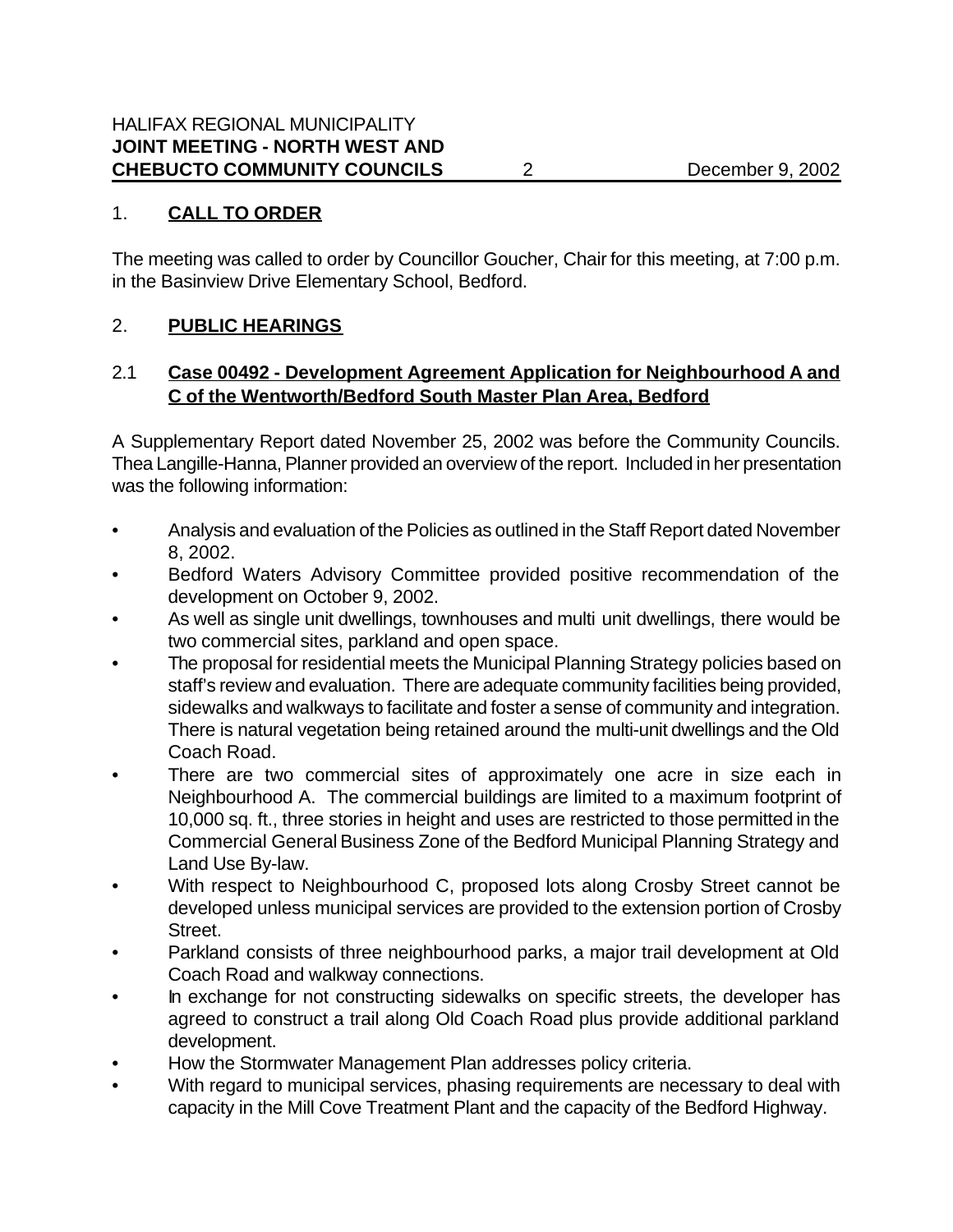- The School Board has advised that the existing school system can accommodate the proposed development over the next few years. The School Board has indicated they have an action plan to accommodate future development in the area including boundary reviews for Basinview Elementary and Bedford South as well as future upgrading to C. P. Allen High School and the construction of a P-9 school in the Bedford West area.
- An infrastructure charge area shall be established and be under the Subdivision Bylaw. The area will be governed within the Secondary Planning Strategy but no Development Agreement shall be entered into until the infrastructure charge costs have been put into effect. These charges have not come forward to Regional Council as yet but are expected in the near future. Staff, therefore, is recommending, in order to conform with the policy, that Community Council consider the Development Agreement but the approval should be subject to the adoption of the proposed amendments to the Subdivision By-law by Regional Council with regard to capital cost charges.
- Staff is recommending approval of the Development Agreement attached to the Supplementary Report dated November 25, 2002.

Councillor Goucher referred to the fact that right now changes to the Blasting By-law are being considered. He asked if changes occur, will they affect the proposal as well. In response, Ms. Langille-Hanna advised that the Development Agreement has been written to relate to the Blasting By-law as amended from time to time.

Councillor Goucher referred to stormwater management and asked if staff felt confident that as the impervious surface increases, it will not result in any increased flow into the watershed. In response, Ms. Langille-Hanna advised that the development of Neighbourhoods A and C does not actually direct drainage towards Paper Mill Lake. It would be future phases that could impact Paper Mill Lake.

Councillor Mosher referred to the November 8, 2002 report regarding parkland planning and asked staff to provide information on the differences now with regard to parkland dedication.

In response, Ms. Langille-Hanna referred to the old and new map and explained that the issue was the overall size and placement of the proposed neighbourhood parks. Schedule J in the original report did not provide the necessary connections felt to be necessary in future and the placement was not strategic. As a result of a further review, there are changes resulting in a fairly large neighbourhood park.

Councillor Mosher asked if the developer will be prepping the park. In response, Ms. Langille-Hanna advised that the developer has agreed to do site preparation, clearing, sodding and equipment to \$15,000.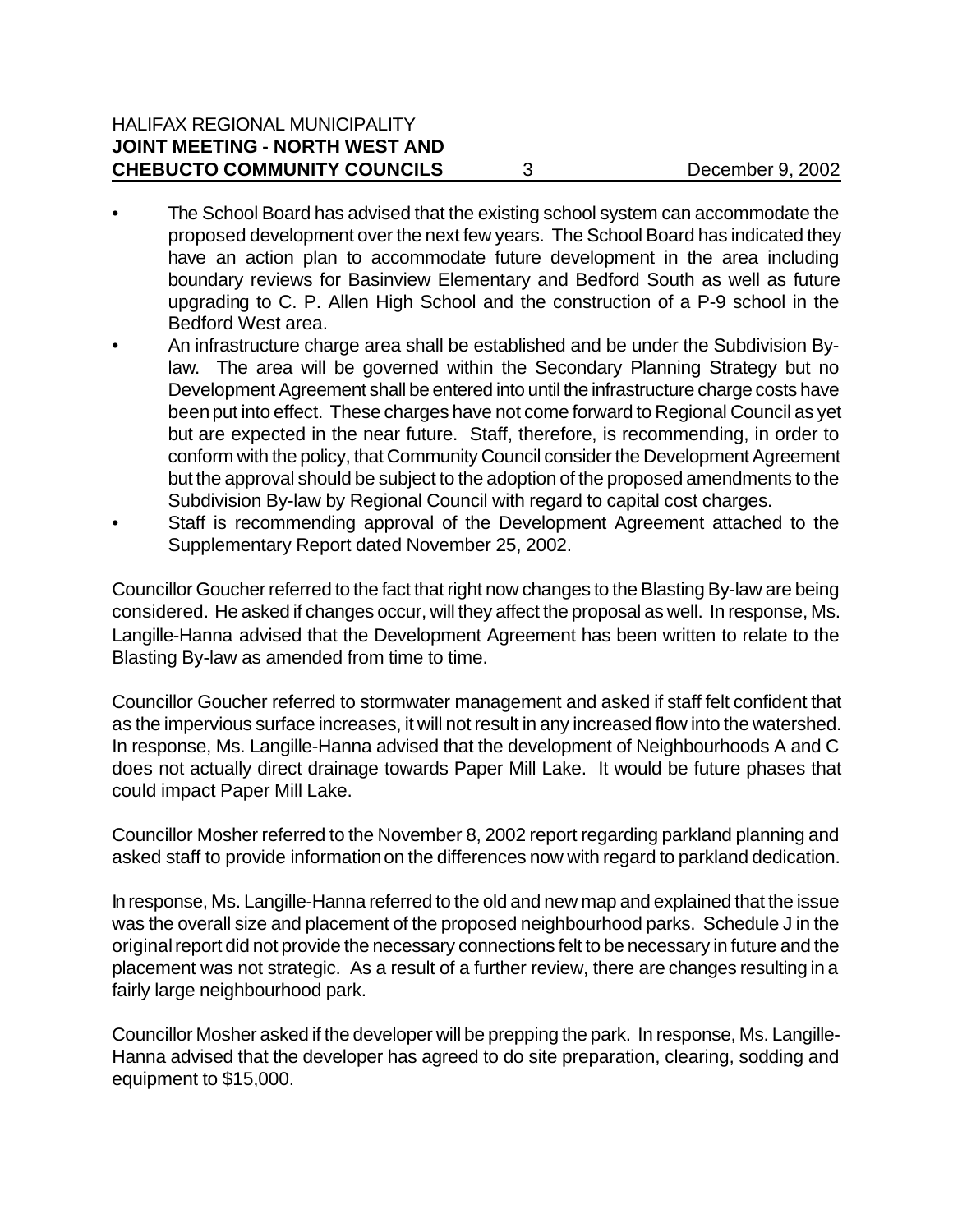Councillor Mosher asked if Parks and Recreation would have an opportunity for input before acceptance. In response, Ms. Langille-Hanna advised the Development Agreement requires review and sign off by Parks and Recreation before any approvals can be granted by the Development Officer.

Written submissions were received from the following:

- Christine Anne Smith dated December 2, 2002
- Dick Snook dated November 29, 2002
- David Wimberley dated December 9, 2002

The Chair then called for speakers for or against the application.

Ms. Donna Bowdridge, 7 Millview Avenue asked what would happen with Crosby, Millview and Glenmount as these streets are all on wells and septic.

In response, Councillor Goucher advised that the Development Agreement guarantees the wells. If something happens and there is an interruption in the water supply, the developer will guarantee water for use in the home. If the well is disturbed to a point where it becomes unusable in future, the developer will drill a new well.

Ms. Estella Clayton, Glenmount Avenue expressed concern that there were 500 homes proposed and no provision for a school.

In response, Councillor Goucher advised that it is the School Board that advises regarding space. The School Board has responded that there will be space somewhere and the Municipality has to accept that.

Mr. Rick Irwin, 3 Crosby Street acknowledged that the developer intends to drill a new well if something happens to the old one but pointed out that if there is more development, there might not be any water.

In response, Ms. Langille-Hanna advised that the developer tested water levels in the area. If there is a problem with a specific well, they might have to drill down deeper to find the necessary water supply. There is servicing on either side and, at some point, it is felt that servicing will happen but the time frame and costs associated are unknown at this time.

Mr. Irwin continued that something should be written into the Development Agreement that if the developer cannot find water, then water and sewer services should be put in. He was down 360' now for his well which is below the Bedford Basin water level.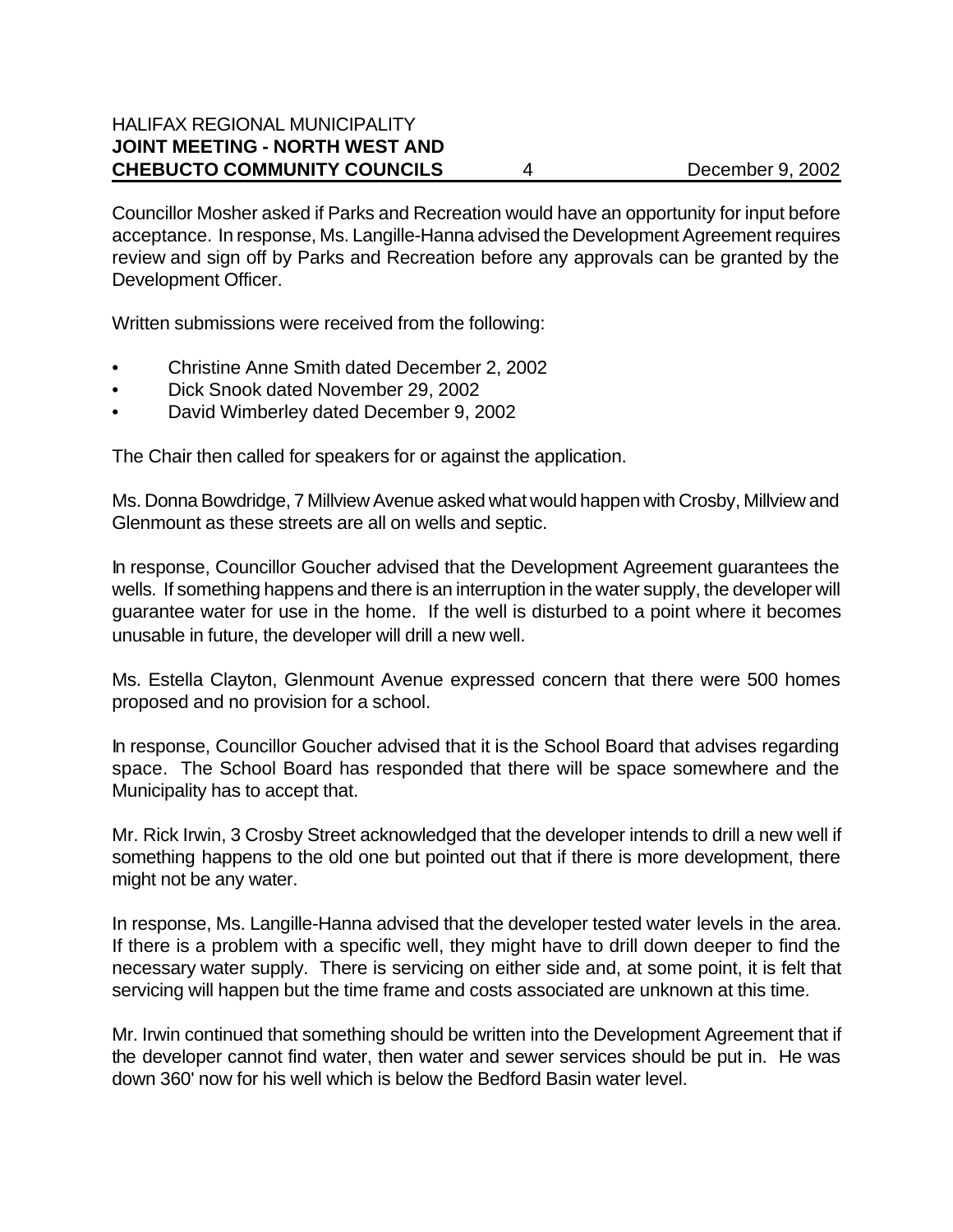In response, Ms. Langille-Hanna advised that in terms of the staff recommendation, it is based on information on the water table provided by Jacques Whitford.

Ms. Lois Hartnett, Glenmount Avenue raised the following points:

- Concern re the potential for overcrowding of schools.
- There was no more water for wells. Servicing for water will not come free and she would not subsidize development.
- If she encounters damage from blasting, she would have to prove that the developer did the damage.

Ms. Christine Ann Smith, School of Environmental Studies raised the following points:

- She outlined problems encountered with blasting on her own property and school boundaries at this time.
- Increased air pollution from vehicles, homes and business.
- Taxpayers should not have to subsidize the development, i.e. maintenance, snow removal, the supply of water from Pockwock Lake.
- Higher demand on the power grid.
- Generation of additional solid waste.
- Traffic congestion.
- The overland flow that will be created by the massive removal of trees and paving and question as to whether or not it will affect people's wells.
- Environmental capacity to handle the new development.

Mr. Mike Morrissey indicated he is a tenant of the Blackie property which is part of the proposed development. He raised the following points:

- There might be fossils in the Blackie property area of the development.
- He called for a Stewardship Committee for all developments in HRM to address items such as blasting, schools and medical facilities to help with communications from the concept stage to the actual results. He asked for comments from the Planner regarding a possible Stewardship Committee.
- During the process of documenting the natural history of where he lives, he interviewed people and heard about the historical, cultural and social issues currently and in the past which should be part of the assessment process, inventory and archives. If all the facets of the development process are not documented, it will not be possible to look back.
- He advised that he has photos and videos available with respect to natural history.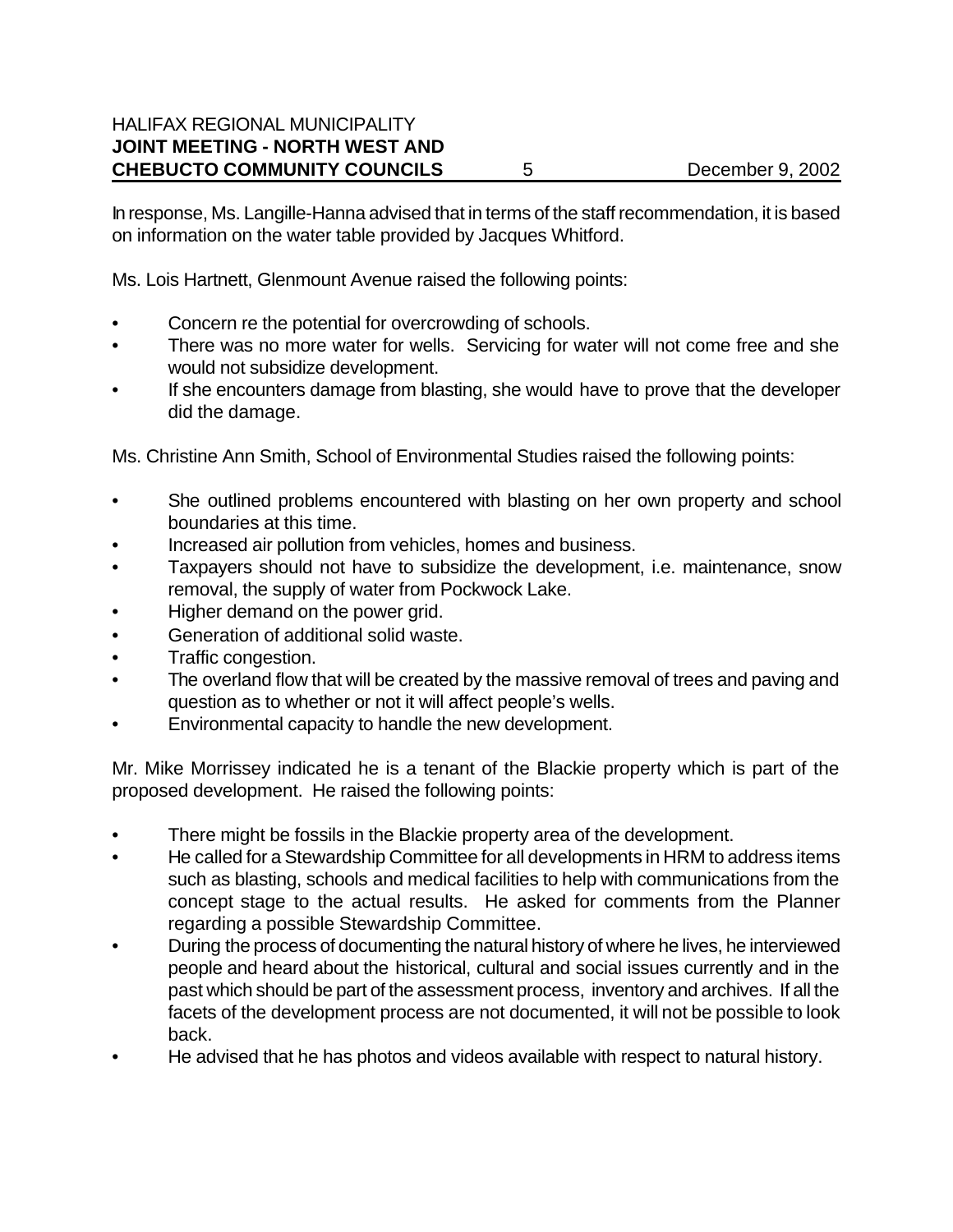In response, Ms. Langille-Hanna advised that after a Development Agreement is approved, the community will continue to work with staff and the developer to ensure that people who are buying lots or houses in the development have an understanding of the environmental issues that have been discussed over the last three to four years in the Master Plan area. She stated this was parallel to the Paper Mill Lake Advisory Committee which is presently in place for the Paper Mill Lake area.

Mr. Robert Spriggs, Glenmount Avenue asked for clarification regarding the two commercial areas proposed and the two condos proposed. In response, Ms. Langille-Hanna advised that the proposals for both have not changed from day one.

Mr. Rick Gagne, 49 Lodge Drive raised the following points as he is a Hydrogeologist:

- He applauded the developer for offering to drill wells; however, a phenomenal amount of development is happening upgradient from an existing community on wells on subsized lots where there may be no option as to where a well can be drilled.
- With the effects of road salt and fertilizers, the stress placed on the sub-surface aquatic environment by virtue of development uphill from the homes on aging wells, will someday have to be replaced with central water.
- The Development Agreement fails the existing communities by not making provision for bringing central water into the community to replace failed wells. Homeowners will be forced to pay for central water.
- Although he had no problem with development, it should not be at the cost of existing residents - bringing in water when there is already an acceptable and adequate water supply today.
- He urged the communities affected to contact the Minister of Environment with respect to the allocation of resources. Any effect, water quality or quantity, is essentially viewed as a diversion of a water course and has to be done by application.

Councillor Goucher then asked the Municipal Solicitor if the Capital Cost Contribution for this proposal could be used towards a guarantee in the event that the wells fail and cannot be remediated. In response, Mr. Barry Allen, Municipal Solicitor advised that the present plan for this type of program is for the monies to be available to service the land as it is developed and subdivided, not the existing properties.

Mr. Mike Shacklock, Horizon Road referred to the School Board's decision that there would not be any overcrowding as a result of this development and asked if anyone since 1988 ever felt that the schools have been overcrowded as a result of development.

In response, Councillor Goucher advised that from 1988-1991, while doing the Municipal Planning Strategy, there was so much concern that there was a clause in the document that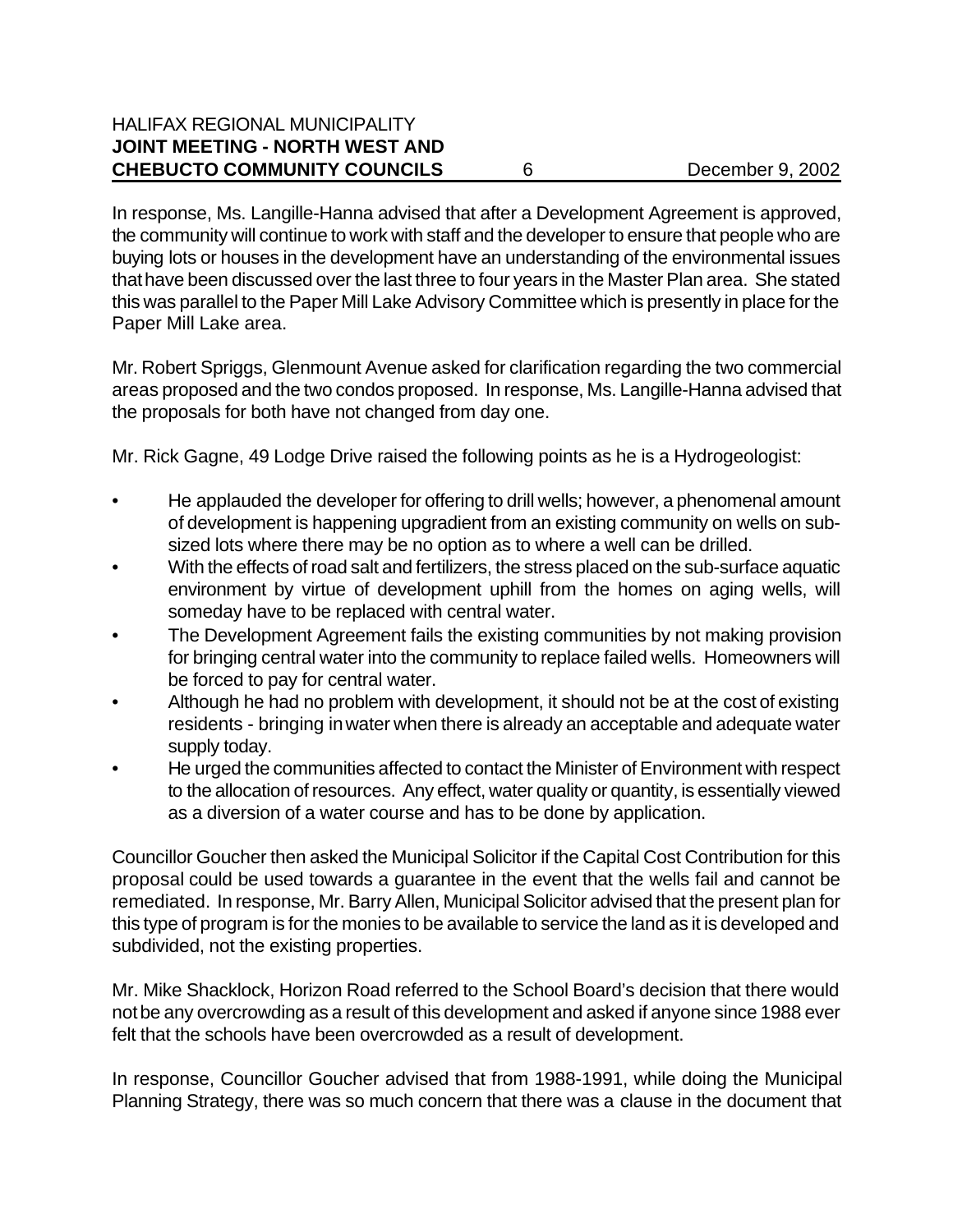would curtail new development pending construction of new schools. The Municipality is now governed by the Municipal Government Act and the input relative to schools comes from the School Board.

Mr. Shacklock asked what would happen if the School Board said no. In response, Councillor Goucher advised there were clauses in the Municipal Planning Strategy that could allow curtailment of the development or delay it.

Mr. Shacklock then stated there should be a clear stipulation that the developer should not only replace or redig a well but should be forced to provide sewer and water to the existing neighbourhood. He suggested that instead of protecting green space, something should be done about the people's water. He also expressed concern with blasting and proving that anything that could happen from blasting was not already there.

Ms. Connie Sexton, Roy Crescent raised the following points:

- When people look for a home in the area proposed, they will want to know where the nearest school is.
- She then provided recommendations on behalf of a consulting firm.
- Community interest groups should be formed not associated in any way with the developer to conduct a community based assessment with regard to environment, culture and archeological significance.
- Research conservation approaches should determine how blasting will affect the watersheds to determine the effect on adjacent communities and ecosystems.
- Determine how development will affect water quality and quantity for wells in the area.
- Reassess appropriateness of lands along the Bedford Highway.
- Circulate a petition to people living in the area asking if they agree with the Bedford development plan.

Mr. Mike Hanusiak, General Manager, Clayton Developments raised the following points on behalf of the developer as a result of input from the public to this point:

- There is the Bedford South P-9 School. The School Board prepared a demographic profile from information provided. The development proposed will take over six years to complete. The School Board is of the opinion there is a school in the neighbourhood. The Bedford South School land actually came out of the Bedford South Master Plan area. The School Board indicated to the PTA that they should anticipate the early phases of the proposed development going to Bedford South School. There are other schools in the area that are under formal review.
- With regard to the Community Concept Plan, in the centre of the site is a large school site reserved. The School Board and Department of Education have six years or 70%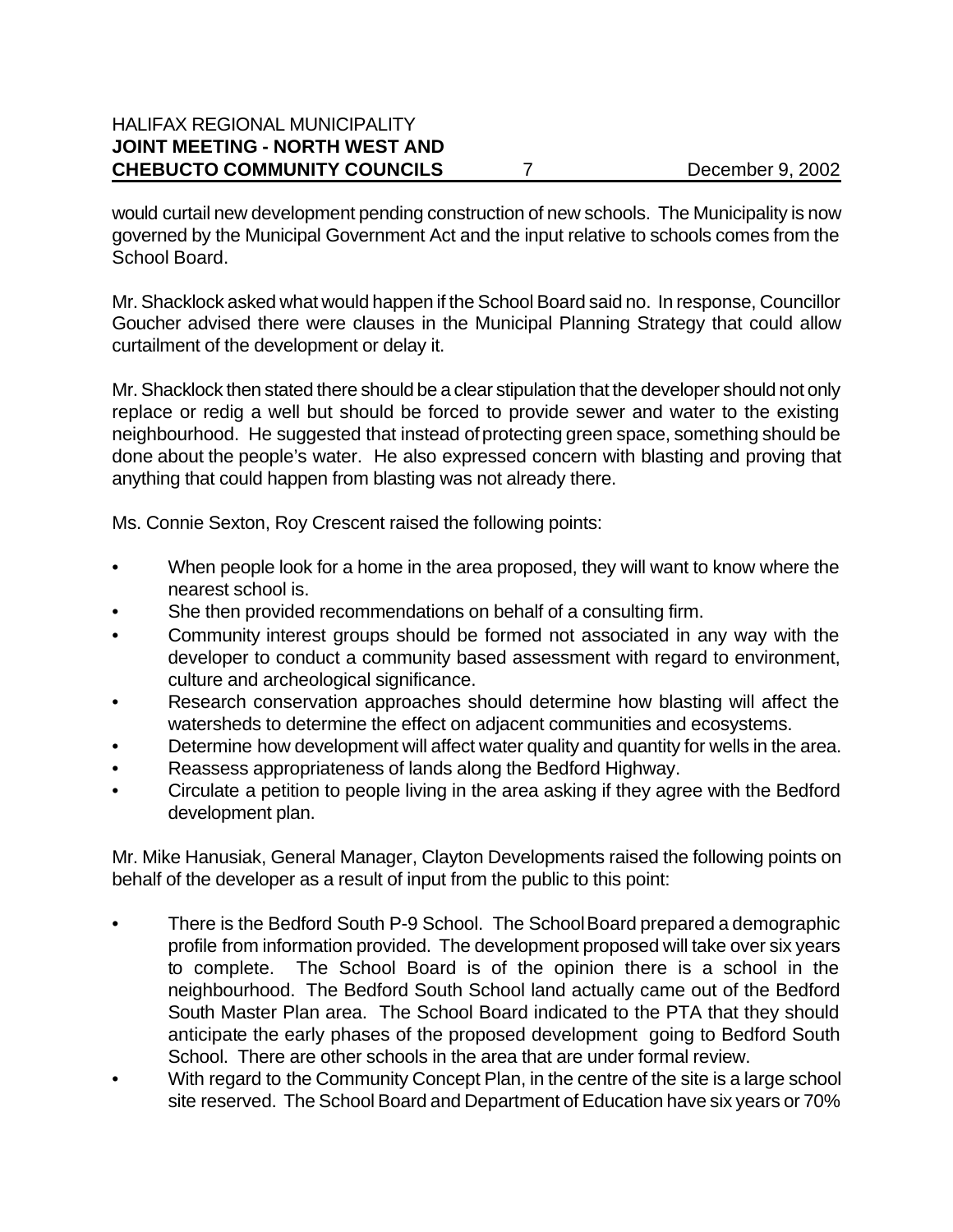buildout of the pre-interchange phases to decide if they want that particular site for another school. There is also the school on Larry Uteck Boulevard.

- With regard to wells, Jacques Whitford was hired to give a preliminary assessment of the situation with the wells in the Glenmount area. The preliminary assessment was provided to HRM staff and is a matter of public record. There are about 50 wells in the area, several on record with Department of Environment as to the depth and amount of flow. Each house will be independently surveyed, according to the Blasting By-law, in advance of blasting. Clayton Developments and Jacques Whitford feel confident that there is less than a 5% chance of permanent well damage. If there is temporary damage, the developer will ensure potable water until the torpidity clears up. If for some reason the well is damaged, Clayton will replace the well.
- There will be municipal water and sanitary service as Road 11 is completed and sanitary service is going across Bedford Highway along with water service. It is not Clayton Development's responsibility to bring water to the existing area, rather manage a risk situation. The capital investment of bringing water and sewer to the doorstep will be there; the question then becomes do the residents through HRM, the local Councillor and HRM policies, want to proceed with water in the area. Clayton Developments recommends that water only not be installed because the residents are on septic systems. This is not a subsidization from HRM but a cost being borne by Clayton Developments and Clayton Developments believes it is an opportunity for the neighbours to begin to look at the possibility, practicality and feasibility of going to municipal water. There is a public process in place set up by Regional Council to go about this.
- Neighbourhoods A and C will have 24% of the land retained as open space.
- Department of Environment has decreed that Clayton Developments has to maintain a natural hydrological site which means it must balance pre and post stormwater development flows. All existing watercourses have been identified and documented by Department of Environment. The amount of water taken out must be the same as the existing situation. Dealing with wells 300' down, when work will take place 100' above, is not viewed as a high risk situation. Clayton Developments is sensitive to the blasting issue with the biggest concern being blasting along the Bedford Highway. Sooner or later there would have been servicing along the Bedford Highway, with or without this proposed development.

Mr. Bob Kerr, Moirs Mill Road stated that he had been a member of Bedford Waters Advisory Committee until just recently and explained that the developer invited the members of the Committee for a site visit. All the questions raised at the Committee meeting were addressed by the developer. He understood that no one in the area will be wanting for water.

Ms. Donna Bowdridge referred to Mr. Hanusiak's reference to 50 wells and asked if Millview Avenue was included. In response, Mr. Hanusiak advised that the preassessment done by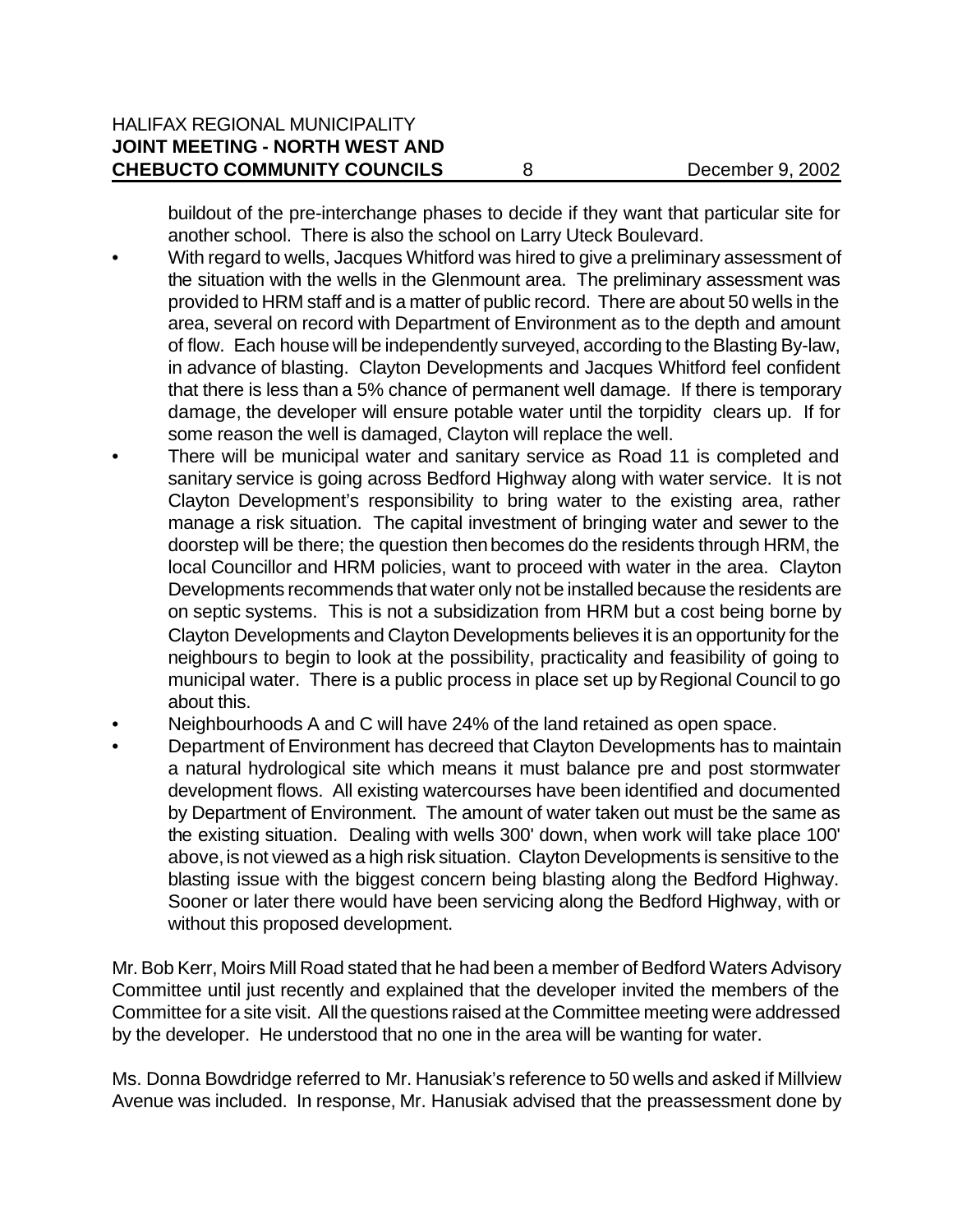#### HALIFAX REGIONAL MUNICIPALITY **JOINT MEETING - NORTH WEST AND CHEBUCTO COMMUNITY COUNCILS** 9 December 9, 2002

Jacques Whitford included all wells on record with Department of Environment. The intent is to assess all wells dictated by HRM under the Blasting By-law. If there are additional wells, HRM will direct as to which ones are to be reassessed. There is no intention to miss any of the wells in the area.

Mr. Rick Gagne added that long term quality of water is the concern. The water quality could be rendered such that it will not be potable by virtue of road salt and fertilizers. The existing community is not the body choosing to do the development above; they are having it done to them. The existing community already paid for services and will be asked, by virtue of destruction of their wells and poor water quality, to pay one more time to bring in central water in addition to having to pay for on site services.

Mr. Irwin asked if, along with replacing the well if required, would it be connected and would the landscaping be replaced. In response, Mr. Hanusiak advised yes.

The Chair called three times for further speakers. There were none.

#### **MOVED by Councillor Mosher, seconded by Councillor Harvey to close the Public Hearing. MOTION PUT AND PASSED.**

**MOVED by Councillor Whalen, seconded by Councillor Harvey that North West Community Council and Chebucto Community Council:**

- **(a) Approve the revisions to the Development Agreement, as recommended by staff in Attachment A of the Supplementary Report dated November 25, 2002, to permit the development of Neighbourhoods A and C of the Wentworth/Bedford South Master Plan area (a mixed use residential and commercial development).**
- **(b) Approve the Development Agreement as detailed in Attachment A of the Supplementary Report dated November 25, 2002 subject to approval by Regional Council of amendments to the Subdivision By-law to specify Capital Cost Contribution charges for the Wentworth/Bedford South Master Plan Area.**
- **(c) Require the revised Development Agreement be signed within 120 days, or any extension thereof granted by Council on request of the applicant, from the date of final approval of said agreement by Council and any other bodies as necessary, whichever is later, including applicable appeal periods. Otherwise, this approval shall be void and any obligations arising hereunder shall be at an end.**

**MOTION PUT AND PASSED UNANIMOUSLY.**